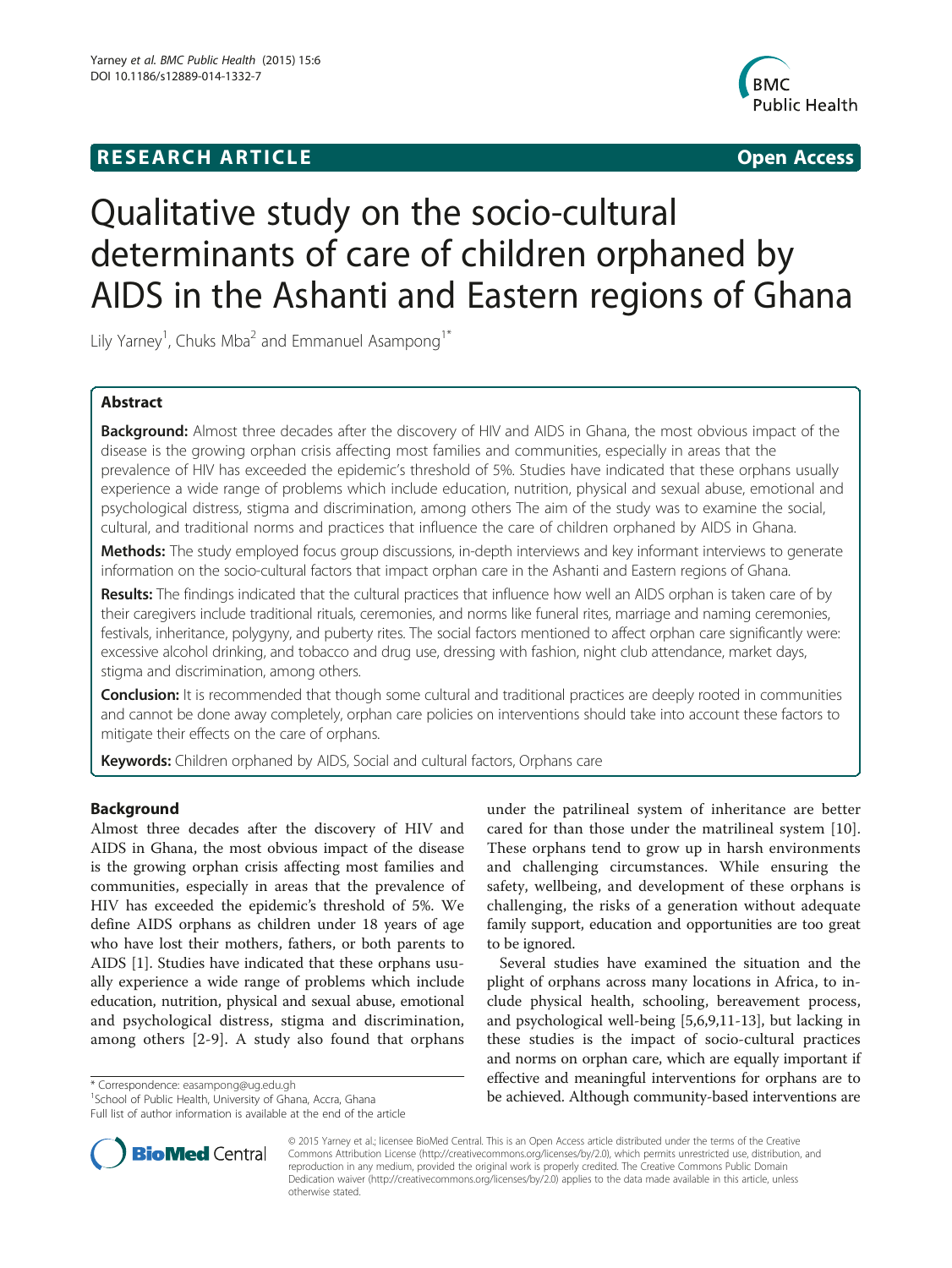urgently needed as the most appropriate way of addressing the rising orphan problem, the complex local reality in which cultural factors, kinship ties and poverty are interwoven, needs to be taken into consideration if sustainable solutions are to be found [\[4](#page-12-0)]. Data of this nature are unfortunately limited in sub-Saharan Africa where problems of children orphaned by AIDS are most prevalent.

It is against this background that we undertook this study in two regions of Ghana, the Ashanti and Eastern, where the prevalence of HIV has been consistently high since 1986 when HIV and AIDS were first identified in the country. The objective was to examine the social, cultural, and traditional norms and practices that influence the care of children orphaned by AIDS in Ghana. These socio-cultural factors are essentially the totality of societal and population processes that shape and guide the people in their day-to-day dealings.

#### Methods

The study was conducted in two purposively selected districts from the Eastern Region, and one metropolitan area and one district from the Ashanti Region, making a total of three study districts and one study metropolis. Within each selected district and metropolis, two communities were selected, yielding a total of eight study sites.

Children orphaned by AIDS and their caregivers were identified in the Ashanti Region through some nongovernmental organizations (NGOs) working on HIV and AIDS and orphan care, in the study sites. In the Eastern Region, they were identified through staff of the Atua District Hospital, "Persons Living With HIV and AIDS" (PLWHA) and an NGO working with them.

In each of the two selected regions (within the districts and metropolis, and the selected communities within these areas), six groupings, made up of nine to twelve persons were selected purposively for Focus Group Discussions (FGDs). For the two selected districts in each of the study regions, two FGDs were conducted among adolescents – one for girls 12 to 17 years, and one for boys 12 to 17 years. Two FGDs were conducted among adults, one for women 18 years and above, the majority of whom were caregivers, and one for men 18 years and older. One FGD was conducted for orphans, and one for PLWHA. Thus, a total of 12 FGDs were conducted in the four selected districts in the two study regions. The purpose of the FGD was to collect spontaneous and general information on issues pertinent to orphans in the communities. In each of the study regions two traditional leaders were purposively selected for Key Informant Interviews (KIIs). Thus, four (4) KIIs were conducted at the regional level. Interviews with these persons were aimed at gathering information on the cultural norms and practices of their respective localities such as historical background, marriage, puberty rites, child rearing, inheritance issues, and their implications for orphan care. At the district and metropolitan level, Twenty (20) KIIs were held with district officials whose responsibilities had a bearing on HIV and AIDS and on orphan care, NGOs, FBOs, PLWHA, and Assembly men.

In-Depth interviews were also held at the community level with orphans aged between 10 and 17 years, and caregivers. In each of the study districts and metropolis, ten (10) in-depth interviews were conducted, with five (5) orphans and five (5) caregivers. Thus a total of forty (40) in-depth interviews were organised. The purpose of these interviews was to gather in-depth information from orphans and caregivers on how orphans are cared for, the issues that affect their care, their needs, feelings, perceptions and experiences.

The FGD and KII data collection instruments were pre-tested in purposively selected districts close to the study districts to determine their appropriateness for collecting the desired data. This exercise was used to test clarity, suitability as well as the logical flow of questions. The instruments were refined on the basis of issues that were raised and noted during the pre-testing exercise. The pre-test also helped to adapt the tools to the study objectives, and improved on the data collection techniques of the data collection team. Following the pretest and subsequent revisions, the tools were rehearsed in Asante Twi language in the Ashanti Region and in Adangme language in the Eastern Region before they were used for the actual data collection.

The study was approved by the Ethical Review Committee of the Ghana Health Service (GHS) with identification number GHS-ERC: 13/3/08. Further, verbal and written consent were obtained from all illiterate and literate caregivers on behalf of all orphans. For those orphans who were less than 16 years, their caregivers were required to provide consent on their behalf to qualify them to partake in the study. All of them availed themselves willingly and without duress to participate in the study completely. Consent was also sought from all participants who were 16 years and above. The consent form which detailed the purpose of the study stated the fact that participation was voluntary and that participants could quit at any point in time during the process. Study procedures were thoroughly explained to all the participants and confidentiality was assured and maintained throughout the study. Consequently, all participants who agreed to be part of the study continued to the end of the study.

Responses from the Key Informant Interviews, indepth interviews and Focus Group Discussions were first recorded using MP3 recorder and transcribed. The data were analysed on the basis of emerging themes and subthemes in the context of the study framework. The findings on social practices and cultural norms and how they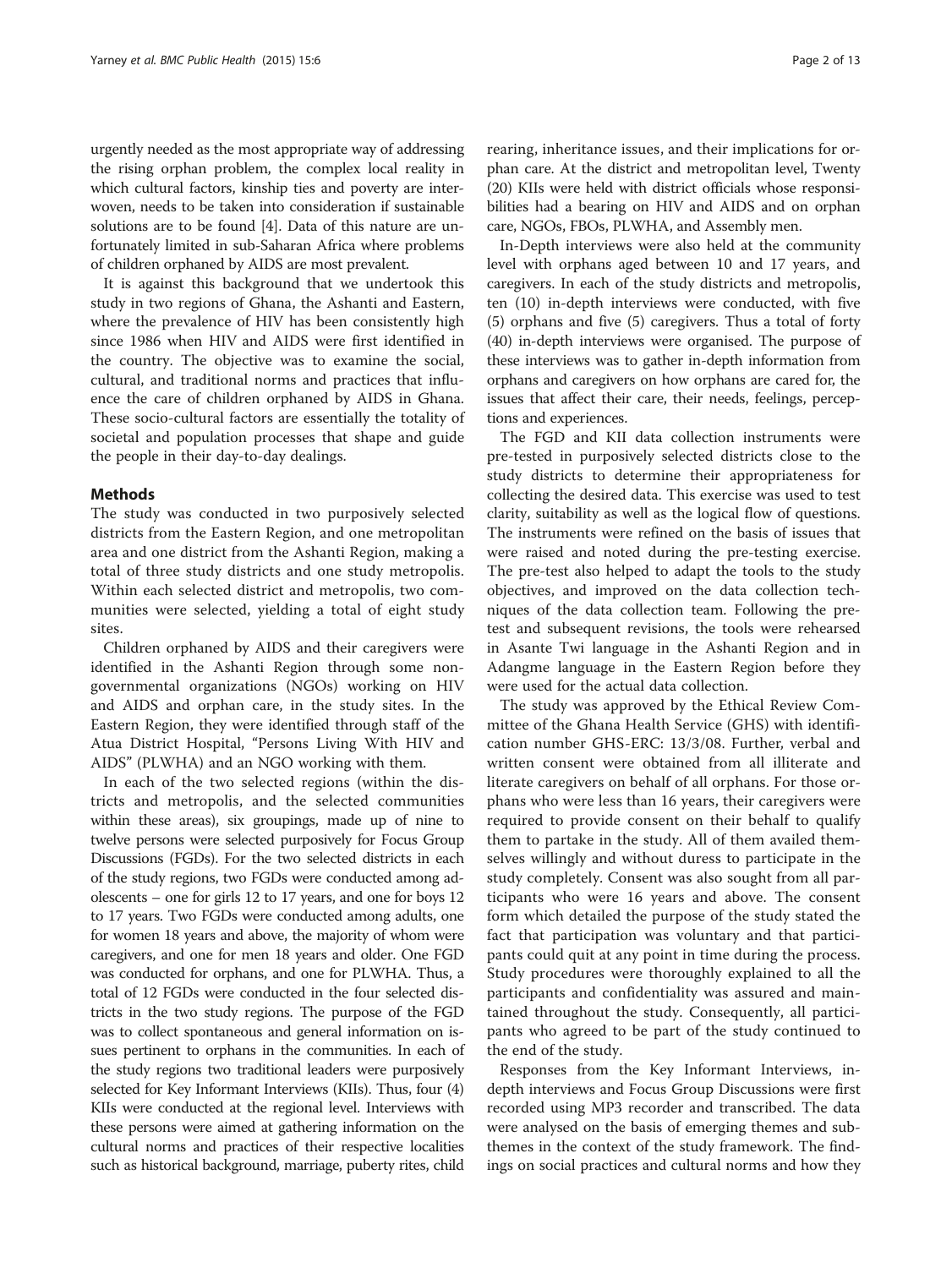affect orphan care were grouped and presented in two main sections. The first section presents the cultural practices and norms whilst the second section presents the social factors reported to impact on orphan care in the two study regions. Findings were also presented in a bidimensional manner where possible, that is, social and cultural factors inherent in the study communities on the part of the caregiver that affect his or her ability to care for the orphan, and those on the part of the orphan that do not auger well for his or her care and wellbeing.

#### Results

Table 1 shows the frequencies of the social and cultural factors that were mentioned by participants involved in FGDs, Key Informants Interviews, and in-depth interviews as affecting orphan care.

#### Cultural practices and norms and their impact on orphan care

Study participants in all the study districts and metropolis viewed traditional rites and cultural ceremonies as factors that affect orphan care in their communities. These include funerals; inheritance; marriage ceremonies, polygyny; naming ceremonies; puberty rites (especially among the Krobo); festivals and other traditional rituals.

#### Table 1 Socio-cultural factors impacting on orphan care

#### Funeral rites and other traditional ceremonies

Traditional rites in Ghana usually cover the rights of passage of child-birth, puberty, marriage and death. These celebrations are considered important and memorable in the lives of people, and provide fulfilling moments to many families and communities [\[14](#page-12-0)]. However, funeral rites and marriage ceremonies (engagements and weddings) were reported to particularly affect orphan care in that a lot of money that could be useful in the care of orphans is diverted to organizing such traditional activities.

Funerals are celebrated in honour of the dead, thus, participants from both the Ashanti and Eastern regions view funerals as such, and therefore place a great deal of importance on the funeral ceremonies of family members and loved ones. Study participants from the Ashanti region believe that a person's worth is unveiled at his funeral, hence, when an individual loses a relative, he is expected to perform befitting funeral rites, and if he is not able to do so, he is looked down upon by his community [[15](#page-12-0)]. It is therefore not surprising that people attach much importance to funeral rites and would use money to buy clothes, shoes, bags, drinks, etc. and for public donations instead of using it for the provision of basic needs for children.

| Factors affecting orphan care         | Focus group discussions (12) |       | Key informants interviews (24) |      | In-depth interviews (40) |      |
|---------------------------------------|------------------------------|-------|--------------------------------|------|--------------------------|------|
| <b>Cultural factors</b>               | Freq.                        | %     | Freq.                          | %    | Freq.                    | $\%$ |
| Traditional Ceremonies: Funeral Rites | 12                           | 100.0 | 23                             | 95.8 | 36                       | 90.0 |
| Marriage Ceremonies                   | 10                           | 83.3  | 14                             | 58.3 | 22                       | 55.0 |
| Out-dooring of Babies                 | 10                           | 83.3  | 14                             | 58.3 | 20                       | 50.0 |
| Traditional Rituals: Festivals        | 8                            | 66.7  | 16                             | 66.7 | 15                       | 37.5 |
| <b>Puberty Rites</b>                  | 10                           | 83.3  | 18                             | 75.0 | 25                       | 62.5 |
| Traditional Norms: Inheritance        | 12                           | 100.0 | 19                             | 79.2 | 20                       | 50.0 |
| Polygyny                              | $\overline{7}$               | 58.3  | 12                             | 50.0 | 13                       | 35.0 |
| <b>Social Factors</b>                 |                              |       |                                |      |                          |      |
| Alcohol and Hard Drugs                | 12                           | 100.0 | 22                             | 91.7 | 34                       | 85.0 |
| Social Eating and Drinking            | 8                            | 66.7  | 14                             | 58.3 | 21                       | 52.5 |
| Extravagant Living                    | 6                            | 50.0  | 13                             | 54.2 | 23                       | 57.5 |
| Fashion                               | 12                           | 100.0 | 21                             | 87.5 | 34                       | 85.0 |
| Sports and Games                      | 10                           | 83.3  | 16                             | 66.7 | 15                       | 37.5 |
| Films/Video/Drama                     | $\overline{7}$               | 58.3  | 15                             | 62.5 | 18                       | 45.0 |
| Night Clubs/Discos                    | 9                            | 75.0  | 15                             | 62.5 | 16                       | 40.0 |
| <b>Traditional Dances</b>             | 5                            | 41.7  | 12                             | 50.0 | 11                       | 27.5 |
| Market Days                           | 7                            | 58.3  | 14                             | 58.3 | 24                       | 60.0 |
| Church Worship                        | 6                            | 50.0  | 13                             | 54.2 | 14                       | 35.0 |
| Peer Influence                        | 8                            | 66.7  | 8                              | 33.3 | 8                        | 20.0 |
| Stigma and Discrimination             | 10                           | 83.3  | 17                             | 70.8 | 28                       | 70.0 |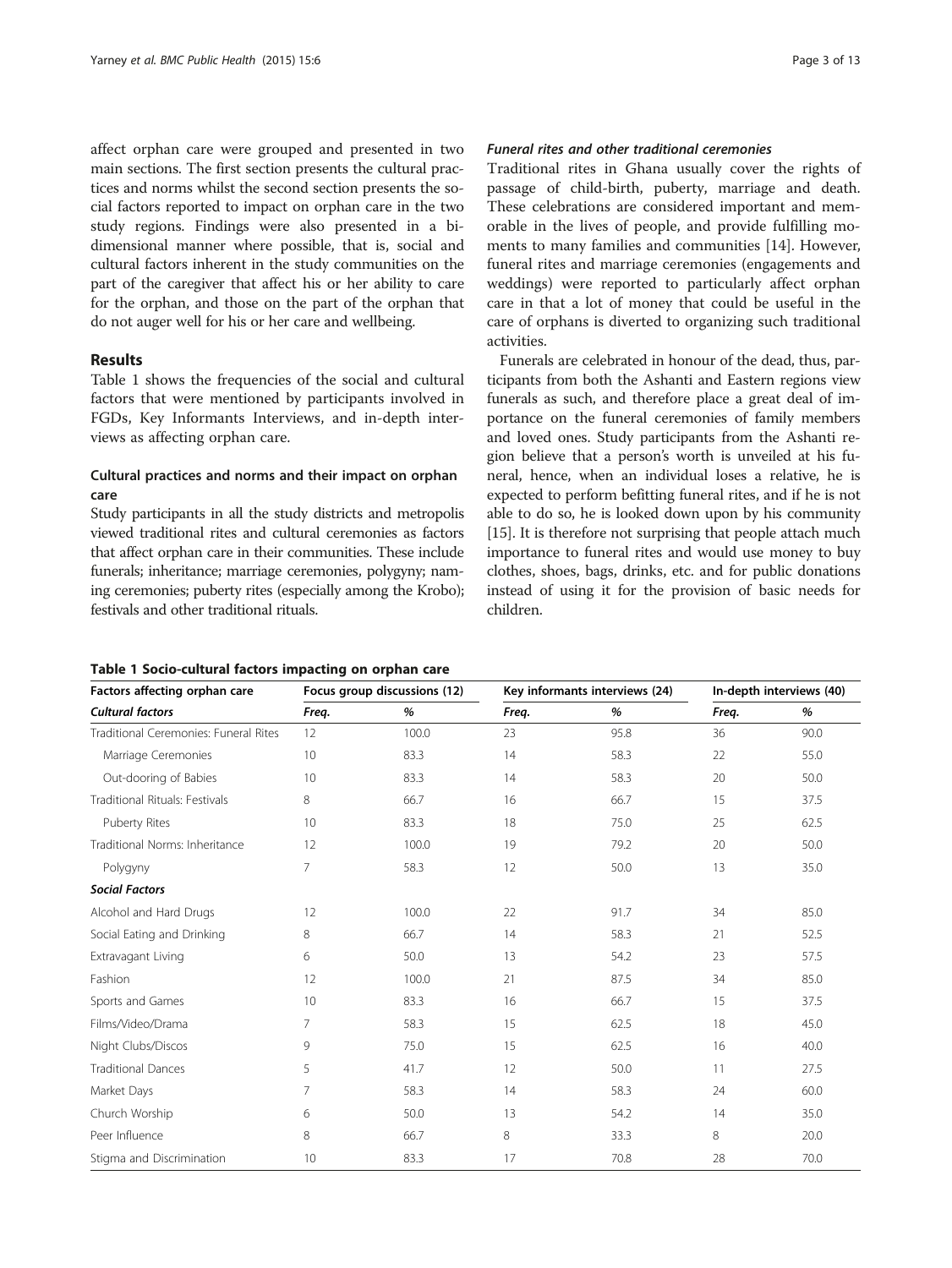The Ashanti region participants identified about five phases of death, funeral rites and ceremonies that are costly and time consuming. These phases are imminent death, where the initial announcement of a person's death involves purchasing of drinks and travelling long distances to inform distant relatives and significant others, printing of posters and the one-week celebration. Phase Two involves pre-burial and mourning when the place where the corpse will be laid in state is refurbished and decorated with expensive materials among other rituals. During this phase, community members are expected to make cash donations to the bereaved family. Study participants mentioned that if a community member does not make donations towards other people's funerals, when he is bereaved, no one will make cash donations to support him, because 'woyε a nayεyε ma wo' (when you do it for others, they will also do it for you).

Phase Three is the interment which involves stuffing the coffin of the dead with expensive gifts from the widow, orphans, family and even friends. FGD participants indicated that some family members demand very expensive coffin and other items from the widow and her children to the extent that the widow is usually left with no money to immediately care for the needs of her children. Phase Four was described as the grand funeral which begins the day following the burial with widowhood rites and other preparations toward the grand funeral. Participants lamented that during these times, heavy sums of money are spent especially on the part of the widow and her children as well as the family of the deceased which may impoverish the widow for the rest of her life, thus:

"She may never be able to educate her children afterwards, even what to eat may be a problem for the rest of their lives" (FGD, Women, Kumasi Metropolis).

The last phase (Phase Five) is the periodic mourning where the dead is remembered during festive seasons like Easter, and Adae festivals where funerals are held for all the dead members of the community. Reports indicated that some people borrow money to perform funeral rites because they want to be respected socially, and they have to pay afterwards at times with interest, leaving them with little or no money to care for their families.

It was also reported in the Ashanti region that new clothes are purchased for almost every funeral, engagement/wedding or naming/out-dooring ceremonies. These festivities occur almost every day, therefore spending on new clothing, making donations, and other related expenses continue unabated. Such expenditures diminish the physical money (on the part of the caregiver) to be spent on caring for orphans and other family members.

"It is traditionally acceptable to sometimes borrow money to organize extravagant funerals and pay for funeral donations, while the needs of children haven't been provided for. Some people would buy new cloth for funerals, out-dooring, engagements and weddings, when their children do not have presentable school uniforms" (FGD, Caregivers, Sekyere East District).

"My mother (aunt) buys new cloth for every occasion, and I feel that is why she always complains of not having enough money to cater for the house and my schooling" (Orphan, Sekyere East District).

It was also reported in both study regions that funerals are organized over long periods, and some caregivers hop from one funeral to another spending a lot of time with friends and other family members chatting, drinking and eating. Thus they spend very little time with their children and orphans leaving them on their own without adequate supervision. In addition, when more hands are needed in the preparation and organization of funeral rites and traditional ceremonies, some orphans are asked by their caregivers to assist instead of going to school.

In the Eastern region especially, the week-long funeral activities of drumming and dancing both day and night as reported by participants, finds many children including orphans, entertaining themselves. Some orphans place priority on such activities because that is their source of enjoyment and would even forego school during funerals and other traditional ceremonies.

"Orphans leave school almost every week-end for funerals, and at times do not return to school, so we are forced to look for some other orphans to replace them in school, for us we have to meet our target" (NGO Worker, Manya Krobo).

It was also mentioned that during such activities, adolescents and the youth learn to ingest alcoholic drinks, because they are usually served for free and this can be detrimental to their future if not controlled.

Because alcohol is served free during funerals, everyone is served. Some of the children drink and become intoxicated. If this continues, they develop the habit of drinking alcohol" (Assembly Man, Manya Krobo).

## Traditional rituals

Two main traditional rituals reported by participants from both regions to affect orphan care are festivals, and puberty rites.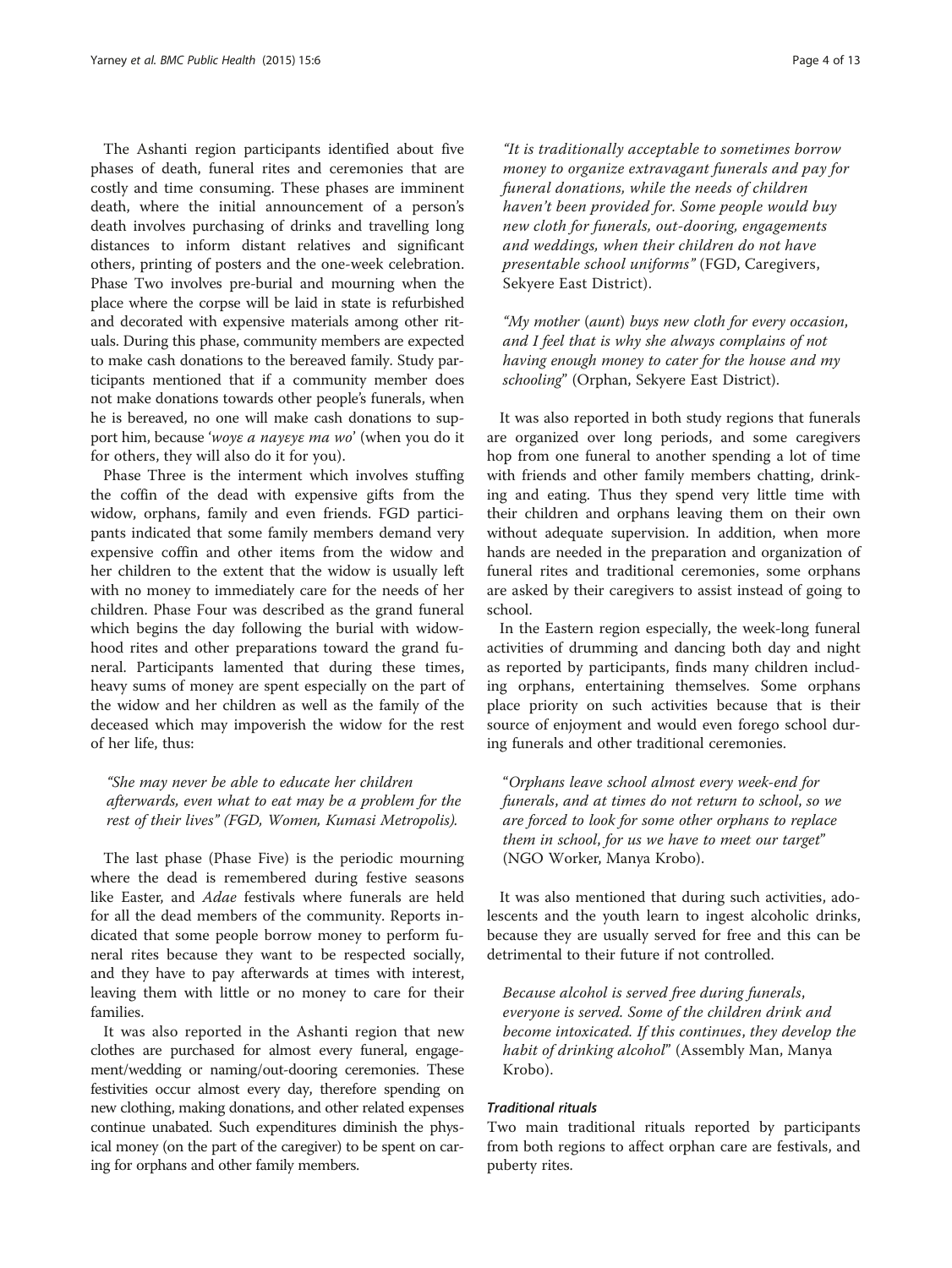Festivals In the Kumasi Metropolis, a lot of preparation is made towards the celebration of the Adae Kese festival which is held to climax the celebrations of some specific achievements and milestones of the Asante Kingdom. FGD participants and informants in the Sekyere East District mentioned both the Adae Kese and the Papa Festivals as events that seem to affect orphan care. In the Eastern region, the festivals mentioned are Ngmayem, kloyomsikplemi, and Easter. In all cases, participants explained that throughout the year people including the youth work, set aside money, and prepare to celebrate these festivals. New and expensive clothing are worn during festivals, lots of tobacco and alcohol are consumed, traditional dishes prepared and served, and lot of time spent drumming and dancing. In fact, to the majority of participants, the festival provides them the opportunity to re-unite with their loved ones and hence they must be very well prepared for that. As a result, money saved for festivals would not be used on things like paying school fees, feeding or paying for health services of orphans or other family members in need.

FGDs also revealed that some of the orphans and youth look forward to meeting old and new friends to enable them have fun. This may lead to teenage pregnancies, HIV and other sexually transmitted infections. When teenagers get pregnant, they hardly set eyes on the man responsible for the pregnancy through to their deliveries. Consequently, while some commit abortion and die, others die out of the stress of being single mothers, thus increasing the burden of orphans in the community:

"A girl came to Manya from a nearby village to witness the festival, when she went back to the village, she realised she was pregnant but could not identify the man who impregnated her because she slept with more than one man. In fact, the Ngmayem Festival for the Manya area and the Kloyom Sikplemi for the Yilo area are presently doing more harm than ever to the youth especially orphans" (NGO Worker, Manya Krobo District).

"My niece became pregnant during the 1998 Ngmayem festival and could not tell who impregnated her, so the burden of care of the child has fallen on me, unfortunately I do not have enough money to take her to senior high school when she completes her basic education" (FGD Men, Manya Krobo District).

Puberty rites Puberty rites are performed for girls to mark the beginning of their maturity for marriage and sexual activity. Effects of puberty rites on orphan care were mostly mentioned in the Eastern region. It was explained that once puberty rites are performed, orphans are especially left to cater for themselves. Some of these girls go after men for their basic needs, stop schooling, and travel outside their usual places of residence and engage in commercial sex work. Some contract HIV and come back home to die. Dipo, the puberty rite of the Krobo of the Eastern region was reported as becoming a negative practice, because it is now exposing girls as young as seven years old to sexual activity with all its attendant problems.

"Dipo is having negative effects on educating the girl child, because parents go for thire children from school for dipo. Consequently, these children absent themselves from school for more than three weeks, and some are never able to catch up with school work" (NGO Worker, Yilo Krobo District).

"Immediately after Dipo, my aunt (uncle's wife) refused to give me anything I ask for, and I can tell from all indications that she feels I'm of age for a relationship with a man, so she does not see why I should continue bothering her and the husband financially, but I still go to school" (Orphan,16 years, Yilo Krobo District).

"I know of a nice girl in this community who vanished only a few months after Dipo had been performed for her, and now reports reaching us indicate that she is a sex worker in Abidjan" (School Teacher, Manya Krobo District).

"My sister's daughter is of the same age as my daughter, so the family asked for Dipo to be performed for them, but I refused, so they started calling me names, I was forced to give my niece out for Dipo because I was the caregiver, and refused it for my daughter. Soon after, my niece travelled to Lome, and about two months ago, she came back very ill only to die later but my daughter is now in the university" (Assemblyman, Manya Krobo District).

It was also indicated that some girls become rude and insolent after the rites have been performed for them, so their guardians or caregivers drive them away from their homes.

"My elder brother asked my niece who is an orphan to leave his home because she was very disrespectful and rude to him after Dipo. Who knows, she may have a boyfriend who gives her money" (FGD, women, Yilo Krobo District).

Dipo was also reported to negatively affect the schooling of girls because, as soon as it is performed, men start going after the girls, and most of them end up pregnant and therefore stop schooling.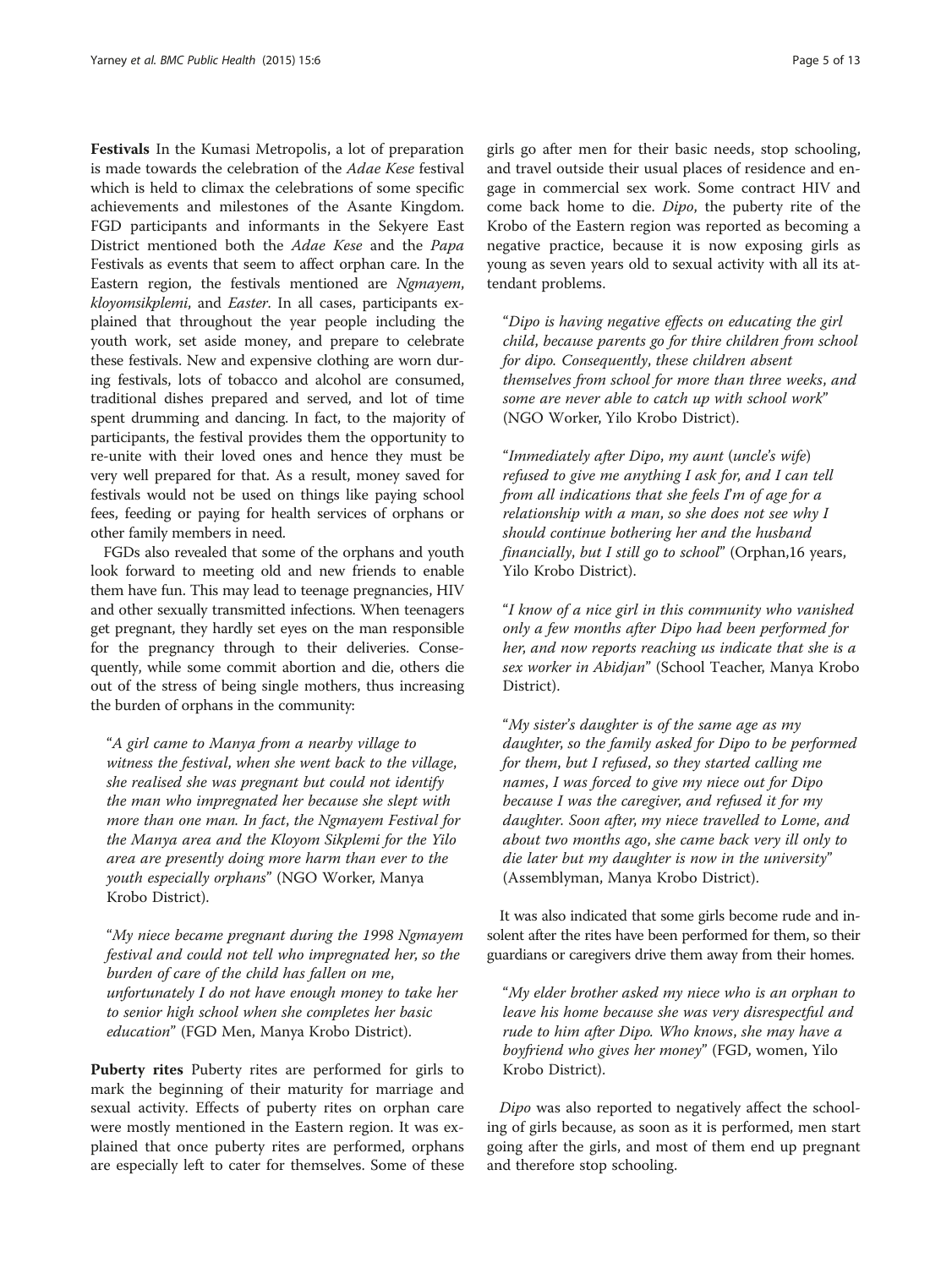Another traditional ritual that was mentioned in the Eastern region which impacts on orphan care is Lapomi. It involves the performance of the necessary rites by a man to claim children born out of wedlock since such children are regarded as belonging to the woman's father. Lapomi can be very expensive and if this is done at the death of the mother of the children, the man is usually left with nothing to adequately cater for the orphans.

# Traditional norms

The traditional norms reported to affect orphan care in the two study regions were Inheritance and Polygyny.

Inheritance In the Eastern region, study participants reported that the patrilineal system of inheritance in itself is not a bad thing since children are supposed to inherit whatever property that belongs to their father. Ufortunately, what really happens is that, if parents especially the father dies whilst his children are young, the inheritor usually uses the inherited property for his own benefit and that of his own children. The inheritor sometimes totally neglects the widow and the orphans. Thus, property that is to be handed over to orphans when they grow up is taken up by the inheritor and keeps for his own children. The orphan therefore continues to suffer to a point of even becoming wayward and rebel when he grows up.

"Patrilineal inheritance in itself is not a bad thing but most inheritors are greedy and use all the property for themselves and their own children, neglecting the orphans who should actually own the property had they not been children" (FGD Men, Yilo Krobo District).

Patrilineal inheritance is indicated to be good for the orphan only when the deceased left behind some property that the caregiver can fall on in taking care of the orphan, otherwise it places financial difficulties on the caregiver.

"Patrilineal inheritance is good, because if the dead father of the orphans has any property, it goes to his children, but if he leaves nothing behind as in the case of my brother and his wife, then the caregiver who might be the father's relative as I am should struggle to take care of the orphans" (Blind Caregiver, 70 years, Manya Krobo District).

Reports again indicated that if the deceased did not fully marry the woman with whom he had children, his property and wealth are transferred to his family and placed directly in the hands of his inheritor and his children. The orphans suffer neglect from the deceased's family, and their care directly falls on the maternal family. If the woman also dies as is usually the case in HIV infection, care of orphans becomes the responsibility of the direct inheritor of the woman. In any case, the children may suffer depending on who the inheritor is:

"Properties belonging to dead mothers of fatherless children by custom belong to the orphans, but are inherited by their maternal grandfather who may use the property for himself and his own children. Where there are farmlands he usually gives empty land which yields nothing to the orphans" (Male Caregiver, Manya Krobo).

The natives of the Ashanti region on the other hand practice a matrilineal system of inheritance, and hold the belief that when a man dies, his children belong to their mother, as such, the deceased's family neglect the orphans. Study findings however, indicated that tradition demands that the inheritor should also take care of the widow and orphans. On the contrary, most inheritors do not care for the orphans because of the perception that the orphans belong to their maternal family and that the rightful owners of the deceased's property are his sisters' children. The orphans according to the matrilineal system of inheritance are supposed to inherit from their maternal uncles, hence their responsibility to care for them. The people from the Ashanti region hold the perception that if any property of the deceased is transferred to the orphans, that property would be lost forever to the widow's family. Consequently, the paternal family usually feels reluctant to assist the widow in taking care of orphans. This situation is captured in the following quotes:

"Oheneba ne nea ne papa tease, egya bi wu a egya bi tease deε, yεde daadaa awisia"(The king's child is the one whose father is alive. The saying that when one's father dies, there is another one alive is only to woo the paternal orphan) (FGD Men, Kumasi Metropolis).

"I am taking care of two orphans, but the person who inherited their father does not care about them and would not assist me in anyway" (Caregiver who is the maternal grandmother of orphans, Sekyere East District).

"Our father's family do not take care of us, because they say we belong to our mothers family, so the only person who cares for us is our mother's sister" (Orphan, Sekyere East District).

"Sometimes, the one who inherits the dead father takes all the material things without taking care of the children, the maternal system of inheritance is really worrying" (Caregiver, Sekyere East District).

"I will say that matrilineal system of inheritance is very bad, because when my father died, his father (my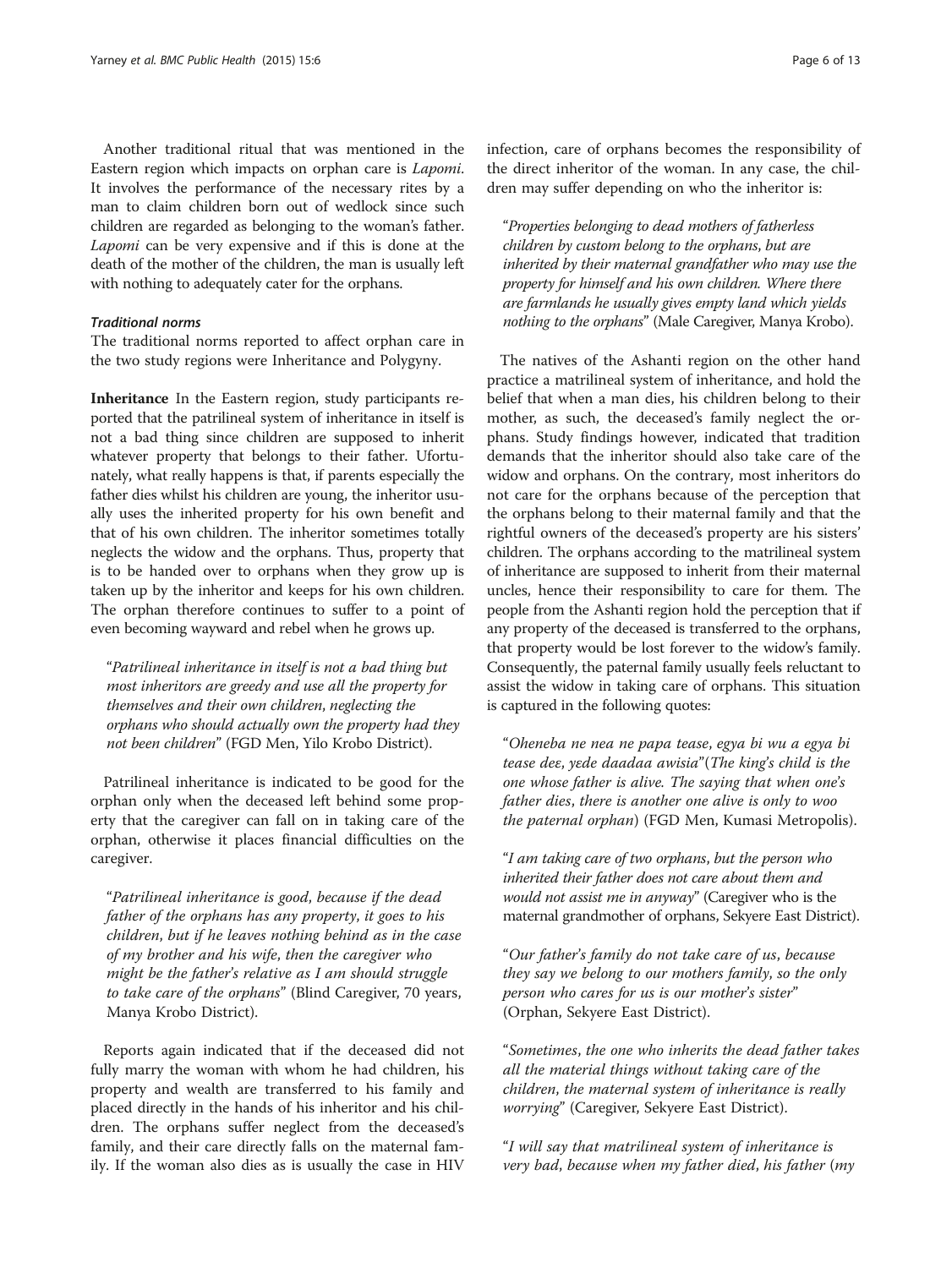grandfather) threw us out of the house that we were living in as a family, now my mother is very ill, and cannot take care of us. It is my aunt (mother's sister) who is taking care of my mother and me. The remaining three of my siblings are living with people who are not family members. I recently heard that one of my paternal uncles wants to sell my father's house, so I decided to inform another paternal uncle abroad. When I told him about it, his response was that, when the house is sold, he has a share in it because my father owed him some money. I was very disappointed and sad" (Orphan, Kumasi Metropolis).

Study findings also indicated that under the matrilineal system of inheritance, if the man leaves a will or property for the wife and children, then the widow and orphans can have something to fall on, otherwise the paternal family takes everything from them and ends relationship with the widow and the orphans. Thus:

"Even if the orphans greet them, they may not respond" (FGD, Caregivers, Kumasi Metropolis).

Polygyny Polygyny was indicated in the study regions as a cultural norm that affects the care of orphans. It was explained that some men who are caregivers of orphans marry more than one woman, limiting their resources to adequately cater for their children and orphans under their care. When this happens, it is the orphan that suffers most because he is the least of priorities. A man with more than one wife spends little time with each of his wives and children; hence children under his care do not have adequate supervision and engage in all kinds of unacceptable behaviours.

"Gone are the days when men married many women so they can have a lot of children to assist on the farm. Presently every child is going to school, and the economic situation is difficult, so if you marry more than one wife and have many children with limited resources, taking care of them is difficult let alone the orphans under your care. (Caregiver, Sekyere East District).

Community social practices and their impact on orphan care The social practices reported to impact on care of orphans include excessive alcohol, tobacco and hard drug use, rampant social eating and drinking, fashion, films, night clubs, games and sports, religious gatherings, and stigma and discrimination.

#### Alcohol and hard drugs

Alcohol use is common in many communities in Ghana, it is used for entertainment purposes, said to promote unity and togetherness, and for some, alcohol and drug use takes their minds off their problems or minimizes their hindrances. In all the twelve FGDs conducted in both study regions, and about 90% of informants of in-depth interviews indicated that alcohol, tobacco and other drug use impact heavily on orphan care. Actions and corresponding behaviours of alcoholics were identified and discussed among participants. Findings indicated that when people, especially men get drunk or are under the influence of hard drugs, their judgements and reasoning get impaired, become wild, and many women and children including orphans fall victim to some of their unintended actions, some even get raped and infected with HIV.

Such drugs are also addictive and once an individual is addicted, he or she will do all in his power to acquire it. Thus, when a caregiver is a drunkard or a drug addict, his first priority is to use his money for drinks or drugs. Drunkards usually lose control over orphans under their care, and do not show any good examples for the orphans to emulate. Some of these orphans may grow up and become alcoholics and drug addicts as well. Some women and orphan girls who abuse drugs and alcohol are usually taken advantage of by men.

It was mostly reported by orphans that alcoholic caregivers usually maltreat them because they see them as an economic burden. Some orphans reported that they are even afraid of going back home from school, because their drunkard caregivers may beat them, insult them, blame them unnecessarily, and even curse them sometimes.

"It is very difficult living with an alcoholic father, because when he gets drunk, he doesn't know where he puts his money, or whether he's already spent it, he wakes up in the morning accusing you of stealing his money and starts beating you" (FGD, Boys, Kumasi Metropolis).

#### Social eating, drinking and extravagant living

It was mentioned especially in the Ashanti region that people find it very entertaining spending time with friends in restaurants and bars, eating and drinking. People have developed such habits, and it is very difficult for them to stop when they marry and bear children or when they are supposed to be responsible for orphans. This lifestyle leaves them little money and time to take care of their dependants. Reports also indicated that for those who engage in such social activities, they prefer showing off to their drinking and eating counterparts by buying them food and drinks. Some women were reported to give money to their boyfriends for such purposes at the neglect of their dependants including orphans. Ostentatious spending favourite food and drinks from restaurants and bars were reported by some orphans as the reason why their caregivers cannot provide them with some of their needs.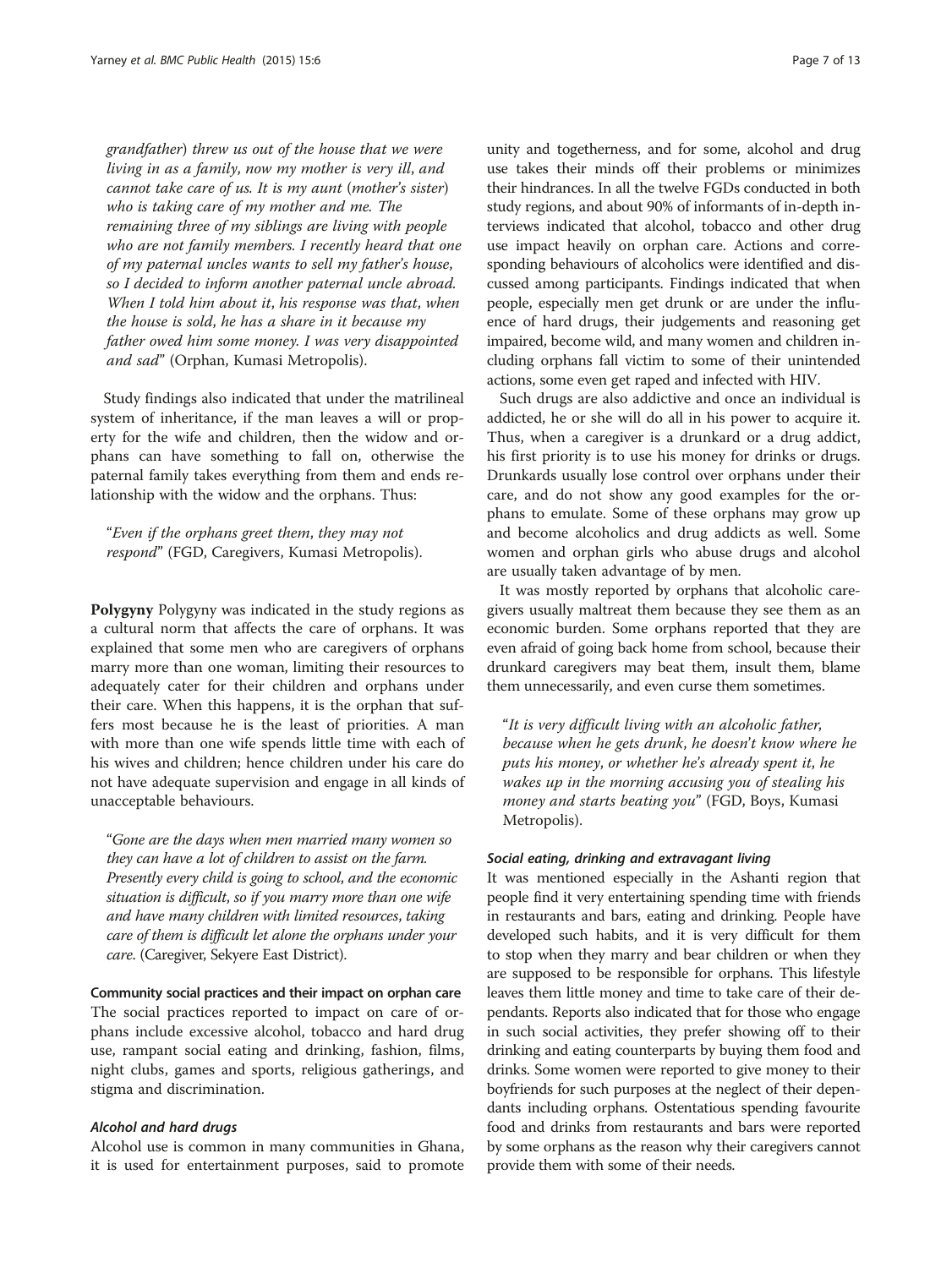"My 'mother' likes sandwich and eggs, and she finds money to buy every day, but my school uniform is worn out and she never finds money to buy me a new one" (Orphan, Kumasi Metropolis).

"My uncle always comes home very late in the night because he spends a lot of time with his friends in the bar drinking and eating. He always comes home very satisfied and does not care whether we have eaten or not, he does not supervise our school work" (Orphan, Kumasi Metropolis).

Study participants in both regions lamented that spending too much money and time on social activities render caregivers economically unable to provide for the needs of the orphans in their care. It also takes them away from home thus, neglecting some of the parental and supervisory roles. This makes some orphans vulnerable to many bad practices including pilfering and other social vices.

Placing priority on building houses was also mentioned as having effect on care of orphans. Some FGD participants indicated that some people place priority on acquiring physical properties than providing for the needs of their dependants. When this happens, orphans especially are affected and resort to other means of satisfying their needs.

"My uncle has not been able to buy me books the whole of this year, but he is building a house that we go there to work at times, he always complains of not having enough money" (Orphan, Yilo Krobo District).

#### Fashion

Fashion was mentioned as a factor that affects the care of children and orphans. Informants and FGD participants reported that women especially follow fashion and spend a lot of money on their hair, bleaching creams, new cloth and kaba styles, shoes, bags and the like. This puts strain on limited financial resources for the care of children and orphans. A number of orphans whose caregivers are women felt that, this is the main reason why they do not have adequate attention from their caregivers in the provision of their basic needs, especially food, clothing, education and health.

"My mother buys every cloth in fashion and makes all the new styles available in town, but we do not have the freedom of eating what we yearn for like rice and chicken stew, because for her, that is luxury that she cannot afford quite frequently, so we only eat it at home during Christmas or when there is funeral in the family" (FGD, Young Boys, Kumasi Metropolis).

#### Sports and games

Sports and games affect the care of children in the sense that some parents and guardians are addicted to them. Football was mostly mentioned, and it was explained that caregivers usually spend a lot of time with friends watching football in the evenings and on weekends, when they could spend that time with their children, and supervise their home work. In the rural areas, some caregivers will spend much time playing draught without doing any work to assist their dependants economically.

"My uncle plays dame (draught) the whole day, and wouldn't do anything apart from that, so when you ask him money for school, he will always refer you to his wife, because she is a petty trader"(FGD, Young Boys, Sekyere East District).

Participants also explained that orphans and other children who play a lot of football and other games tend to neglect their school work, and do not do well in school. Some are influenced by friends into doing all kinds of bad things, including stealing to buy food from outside the home. On the other hand, some participants felt that football and other games help take the minds of children off engaging in social vices.

#### Films/video shows and drama

Film shows and drama are very entertaining and for caregivers who like watching them. They buy all the new films in town, or go to the theatre to pay and watch. These monies, FGD participants from both study regions explained, could be used to cater for the needs of children to enhance their quality of life.

Drama especially on television was mentioned as affecting the welfare of children in the sense that, what is watched is usually not monitored and these children learn bad behaviours from the films and drama they watch. Nigerian movies were particularly mentioned to portray violence. Children who watch television a lot also neglect their school work and usually do not do well in school, though it keeps them in the home most of the time.

#### Night clubs/discos and traditional dances

Dancing is viewed by most people as a social event that indicates happiness and unity. Some FGD participants and informants across both regions mentioned night clubs and traditional dancing as having effect on care of children and orphans. For caregivers who indulge in such activities, their finances are affected since such activities involve drinking as well, limiting their financial resources in taking care of the orphans in their care. In the Eastern region, it was reported that Fridays and Sundays are the 'chilling' days for most people.

Traditional dancing was especially reported among participants and informants in Sekyere East district of the Ashanti region where it was indicated that, during moonlit nights, the youth sing, play and dance. Some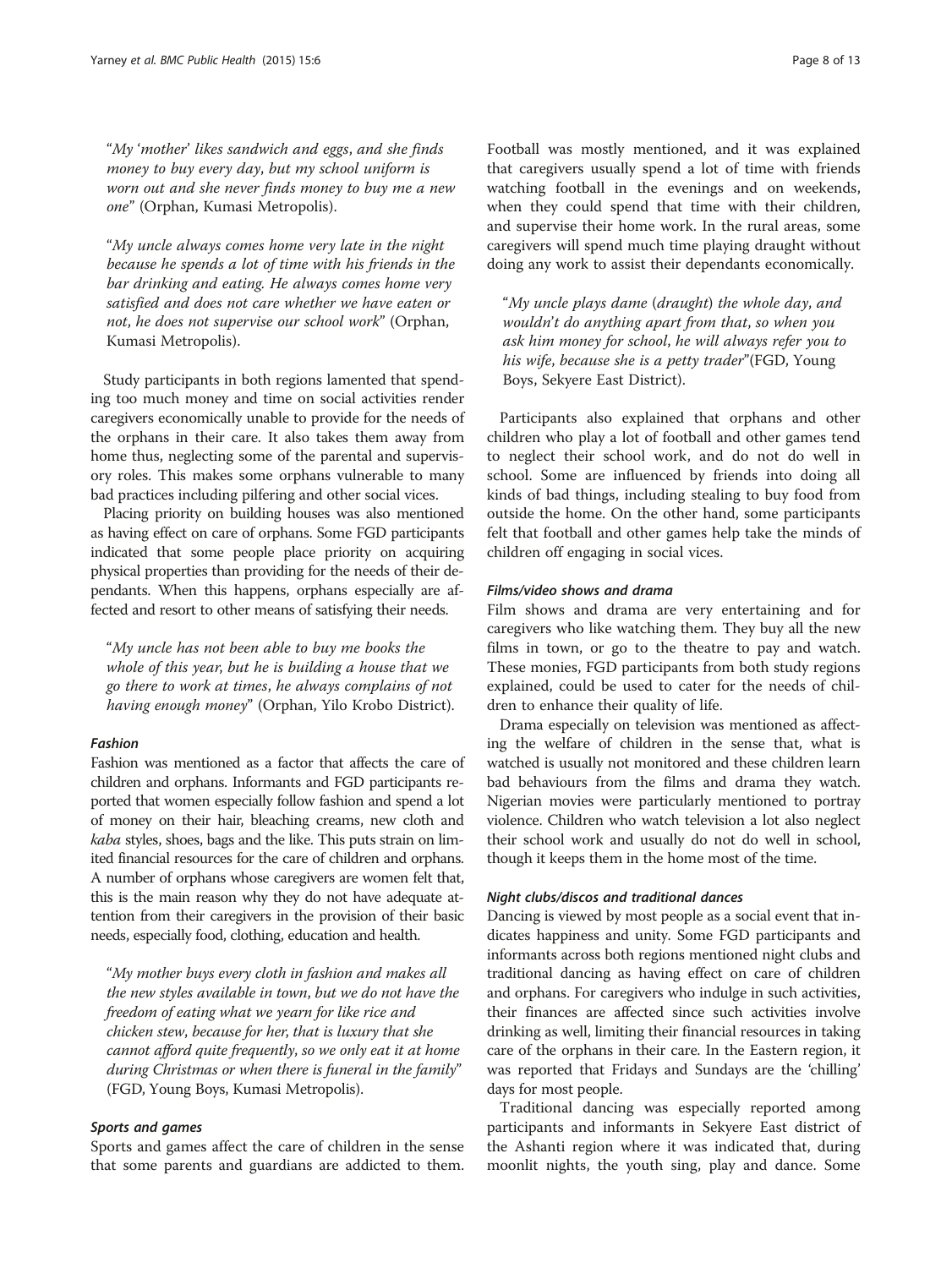people dance and jump into the hands of their friends, and this can go on throughout the night. Children who engage themselves in these activities spend little time with their books and do not perform well in school. Orphans who have little or no supervision from their caregivers fall prey to such activities and their attendant problems.

#### Market days

Market days were particularly reported by informants from the Eastern region to affect orphan care because, most caregivers who are traders would ask the children under their care to assist them sell their goods. As a result, such children miss school at least once a week which affects their schooling. Seven (35%) orphans interviewed indicated that they go to school three or four times a week because they have to sell on market days to support themselves or their caregivers.

"There is a very brilliant girl (orphan) in this school who misses school every Wednesday and Friday, because she has to assist her elder sister to sell tomatoes at the market in Agomanya" (School Teacher, Manya Krobo District).

"I go to school 3 times in a week because I sell toffees in the market on market days: this I do to assist my grandmother to take care of me" (Orphan, Manya Krobo District).

"My grandmother who I live with is 74 years, so I have to sell corn-dough on market days, thus I go to school three days in a week. If I don't sell, there will be no money in the house for anything" (Orphan, Manya Krobo District).

"I go to the market on Wednesdays and Fridays to sell so I can have some money to buy food and other things for school since my sister cannot provide for me all the time" (Orphan, 12 years, Manya Krobo District).

One Key Informant mentioned that some children intentionally refuse to go to school and opt to go to the market on market days only to meet their boyfriends and girlfriends.

"Young girls are particularly vulnerable. On market days, men usually target them on the market, make friends with them, and have sex with them afterwards" (NGO Worker, Manya Krobo District).

#### Church worship

About 50% of FGDs and some informants applauded church worship as having good influence on orphan care because churches teach their members to treat orphans well, and even ask them to make donations towards the care of orphans. It was however, reported that worshipping throughout the night during all night services takes caregivers from their homes at nights and the children under their care are left alone to cater for themselves. This gives the young boys and girls the opportunity to stay out of the home throughout the night, some join friends at funeral grounds, discos and night clubs where drinking and sexual activities go on.

Some young people who profess to be born again Christians gather at all-night prayers and worship and have sex afterwards. Caregivers would usually allow these children out the whole night thinking that they are out for prayers. Some reiterated that some pastors are involved in sexually exploiting women and young girls especially orphans and vulnerable children.

"Some pastors use sweet words to convince the young girls to have sex with them, impregnate them and even infect them with HIV destroying their future" (FGD, Men, Kumasi Metropolis).

#### Peer influence

Peers are found wherever teenagers go, school, funeral, night clubs, discos, and they constantly make friends. Participants explained that teenagers learn both bad and good behaviours from their peers. For those who find themselves in the company of good peers, they are influenced to become good children and they are liked by their caregivers, as such they also receive good care, but for those who have bad friends, they are influenced to become uncontrollable, disrespectful and ungrateful to their caregivers. Thus the caregivers feel reluctant to provide them with their needs.

"It is very difficult to live with a child who trusts his friends more than you, even when you have good intentions for him, he does not appreciate it, and would point fingers at you as the bad one, this hurts too much" (Caregiver, Sekyere East District).

Some caregivers are also said to be influenced by their peers, and this affects the care they give to the orphans they live with. Participants explained that some caregivers take instructions or suggestions from their friends as to how they should care for the orphans and this could be good or bad for the orphan.

#### Stigma and discrimination against orphans

Stigma and discrimination in the homes where orphans live were mentioned as affecting their wellbeing because where they exist, orphans are depressed. This affects their school work and their participation in other social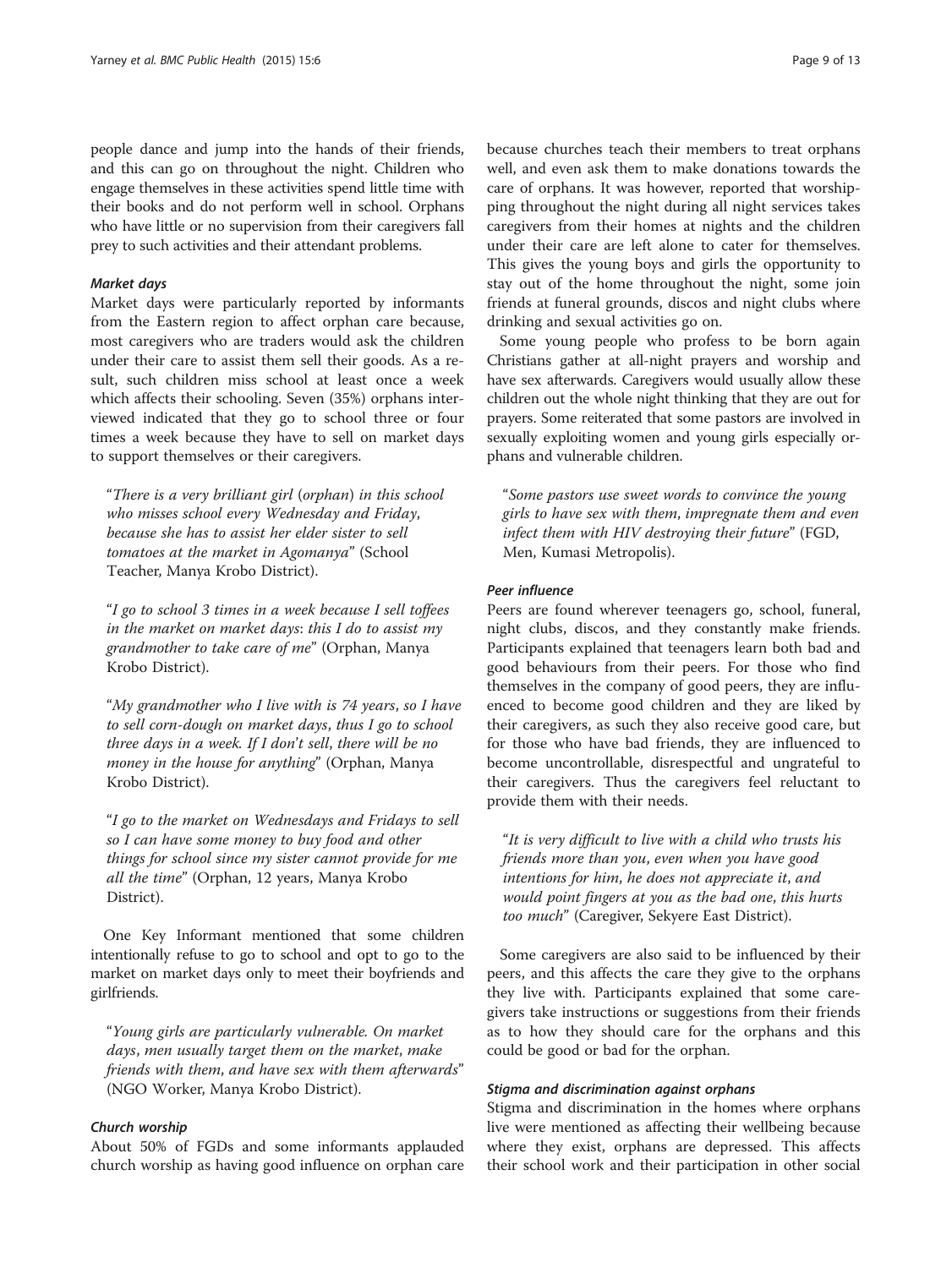activities. In the Ashanti region, it was explained that orphans are often discriminated against by their caregivers and their children when they go wrong. Some receive severe punishment which non-orphans do not for similar offences. Orphans are regarded as poor people, and do not deserve to use certain things in the home like a set of cutlery. Some even take different food from what the rest of the family is taking. For example, some orphans eat waakye or koko bought from the roadside every morning, whilst the rest of the family eats cooked food from the home.

Participants of FGDs and informants also mentioned that some orphans are discriminated against by their play mates, especially when they know that the parents died of AIDS. These orphans are accused of being witches, which is why they have lost their parents.

"A child in our area is fond of telling an orphan they live with not to eat with a spoon because poor people don't eat with cutlery, constantly reminding the orphan that she is poor and does not have to behave like other people whose parents can fend for them"(FGD, Men, Kumasi Metro).

"Someone insulted the child I am taking care of that he does not have parents, when the child did not know, and he came home crying bitterly" (Maternal grandmother, Sekyere East District).

"Some friends make fun of us when they have something we don't have, some even go to the extent of telling us that we are the cause of our parents' death, so they refuse to talk to us, and that can be very embarrassing"(FGD, Orphan, Sekyere East District).

"We are often beaten in the house, and insulted at the least provocation" (FGD, Orphan, Sekyere East District).

In the Eastern Region, participants explained that orphans are discriminated against in the ways things are shared in the home, for instance, food, clothing, and education. They are discriminated against as to who should go to school amidst limited resources and who to continue to the highest educational level possible.

"I feel so much unloved by my caregiver because she often insults and beats me, she also gives me little food, I'm much worried about this situation in the home" (Orphan, Manya Krobo District).

"In Krobo land, orphans are easily identified in the way they dress, schooling, feeding, etc. This is because most people including caregivers complain of limited financial and material resources, and most of what

they have are used on their own children first before the orphan is considered" (FGD, Adolescent Boys, Yilo Krobo District).

"There is strong discrimination between orphans and non-orphans. We wear old and torn uniforms the whole year whiles our colleagues have new ones on. We are not given enough money for feeding at school. We do not have new clothing on occasions such as Christmas, Easter or even for Sunday church. We are teased by friends because we are poor and do not have parents. We are at times exposed to very bad things in the environment, and become confused and worried if we feel the need for these things" (FGD, Orphans, Manya Krobo).

Some Caregivers however, claimed that the character of the orphan is also important in determining whether he or she would be discriminated against or not. According to them, some orphans are very bad and wicked children and it is difficult for the caregiver to consider spending money on them, especially when resources are limited.

"Whether an orphan would be discriminated in the household or not also depends on his or her character and the availability of resources. At times there is very little money for the household, so the one that is obedient and respectful is considered first" (Caregiver, Yilo Krobo District).

Eleven out of the 20 (55%) orphans interviewed felt that they are discriminated against physically by their caregivers and peers, whilst the remaining felt they are not discriminated against by anyone.

"I don't feel discriminated against, except that I feel I'm too poor, and that makes me uncomfortable in the midst of my peers." (Orphan Female 14, Manya Krobo District).

"I don't feel stigmatised or discriminated against by my aunt or peers. I feel that my aunt genuinely does not have the money to pay for my school expenses." (Orphan, Female, 12, Yilo Krobo District).

"I am discriminated against by my brother's wife, because when I need something, she will tell my brother not to give it to me because she feels I don't need it, but her children are always given whatever they ask for."(Orphan, Male, 14, Manya Krobo District).

"I am discriminated against by my aunt, because I'm not given what I need like school uniform. She often beats and insults me. I sleep on cloth on the floor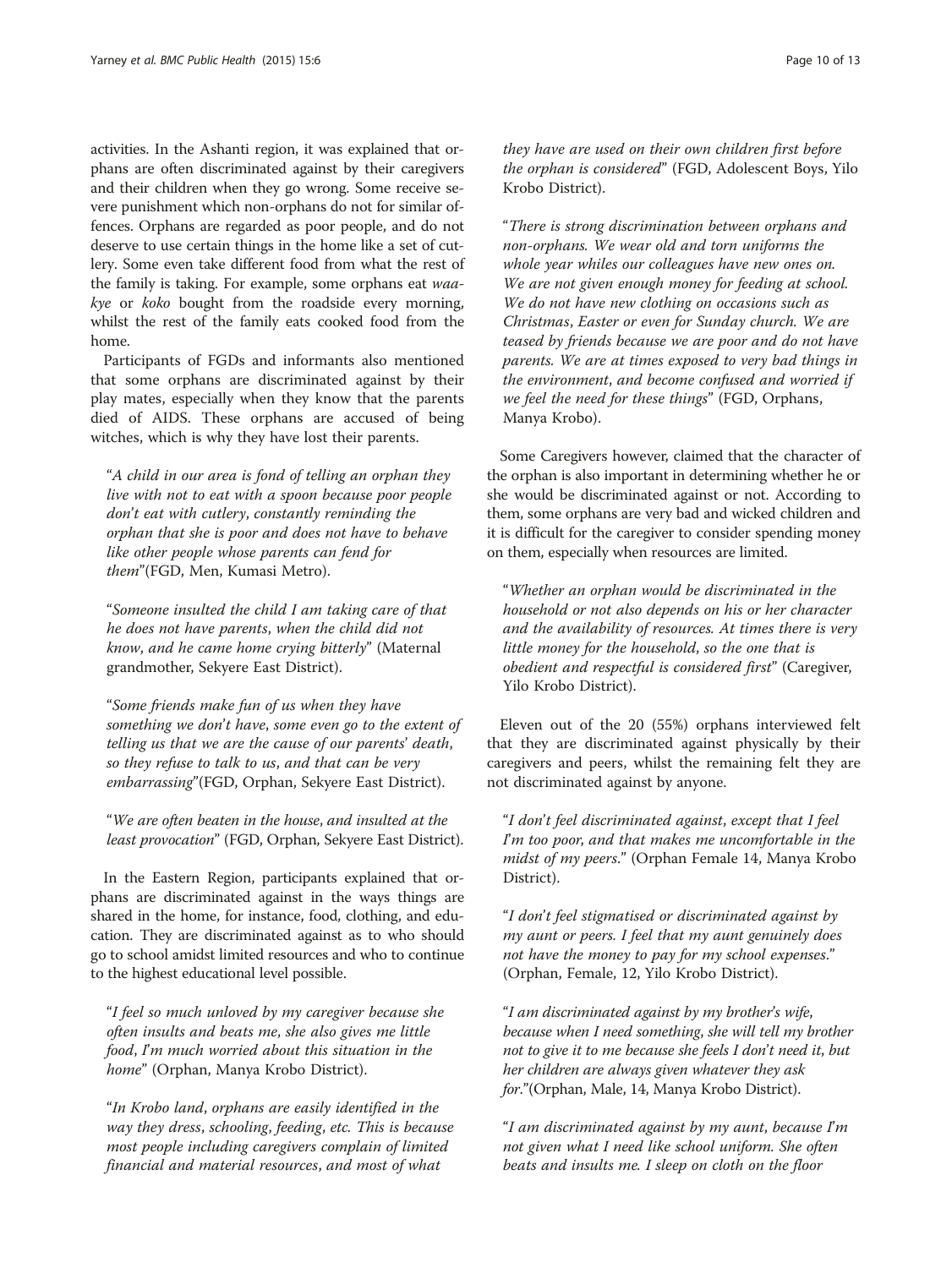whilst her children sleep on mattresses. Her children also insult me at times." (Orphan, Female, 13, Kumasi Metropolis).

"I feel discriminated against by my aunt, because I am the only one in the house who wear old clothes during Christmas, she buys new ones for her children claiming that their father bought the clothes for them, yet I do all the hard work on the farm." (Orphan, Male, 12, Sekyere East District).

#### Needs of asante and krobo caregivers

Money was indicated by all 20 (100%) caregivers involved in in-depth interviews as their primary need in carrying out their care-giving activities. Thirteen (65%) of them mentioned jobs that would provide them with regular monthly income as their need as well.

"With money, I can provide for the needs of these children without any problem, but as at now, I must say it is very difficult for us" (Caregiver, Sekyere East District).

"I will say that we need more food, and clothing, but what is most pressing is money, since money can buy all that" (Caregiver, Manya Krobo District).

"I need a job to enable me earn some money, so that life can be a little bit easier for us" (Caregiver, Kumasi Metropolis).

For those who are HIV positive, they requested in addition to money 'Good Health' to enable them take good care of the orphans in their custody.

"My worst fear is that, if I'm no more, who will take of the children? I need good health, I need to be strong, so I can take care of the children, till they will be independent" (PLWHA Caregiver, Manya Krobo District).

# **Discussion**

The results of the study have provided various explanations to the diverse socio-cultural determinants of orphan care in the study regions, thus, funeral rites and excessive alcohol or drug use and their effects on the care of orphans have been discussed further.

It is found from the study that the extravagance of funeral rites and ceremonies seems to affect the care of orphans in two ways. First, study participants indicated that much money is spent on the dead to the neglect of the needs of orphans and other vulnerable children. Second, the celebration of funerals is so elaborate that time for supervision and guidance of children is compromised, thus, providing opportunity for misdemeanour during the period when death is being celebrated. People from both the Ashanti and Eastern regions of Ghana organize funeral rites in the form of ritual observations as the hallmark of the personhood of the individuals both in this world and in the world of the ancestors and spirits. Hence, as noted from field notes the Asante, for instance go through about five phases of funeral rites and ceremonies that are carefully and routinely followed.

Study participants revealed that huge sums of money are usually spent, much of which are borrowed with high interest rates and this makes life difficult for orphans and their caregivers. In Asante funeral rites and ceremony, some deceased persons are even preserved in the mortuary for an extensive periods for the family to gather enough resources to enable them organize big funeral functions. These public functions provide the occasion for drunkenness, loss of working hours, and opportunities for immoral behaviours.

Some Christian leaders of the Kumasi Metropolis recognized the negative effects of how Asante funerals are organised and celebrated, and, in a pastoral letter signed in 1972 by the hierarchies of the Roman Catholic, Anglican, Methodist, AME Zion, and the Seventh-Day Adventist churches expressed grave concerns on the conduct of funeral rites in the Kumasi metropolis. The leaders noted that funerals had (i) assumed unnecessary proportions with high and indiscriminate use of alcoholic drinks which precipitated drunkenness, vices, quarrels, and fights; (ii) that neither the bereaved family nor sympathizers who donate money benefit from the expensive funerals. Without casting aspersions on funerals, the ministers were of the opinion that anything that is done in strict accordance with custom should not be tampered with provided that such a thing is not at variance with the Christian faith and good morality. They expressed further that they were aware of how much store the Ghanaian, and especially the individual who hails from the Ashanti region, lays by the funerals of his forbears, and indicated their appreciation and admiration for that. They therefore contended that the unbridled use of alcoholic drinks at funerals and the huge expenditures that have come to be inseparably associated with funerals these days, are not customary, and militate against traditional values.

Almost four decades after that letter was circulated in most communities in the Ashanti region, the problems of Asante funeral rites and ceremonies have gone beyond mere concerns over overwhelming expenditures and alcohol consumption. It has come to the notice of the Asantehene Otumfuo Osei Tutu II the negative impact of the manner in which Asante funerals are organized, and he has thus recently passed a ban on wakekeeping in Asante Kingdom. The effect of this is yet to be realised since the extravagant nature of Asante funerals still persists.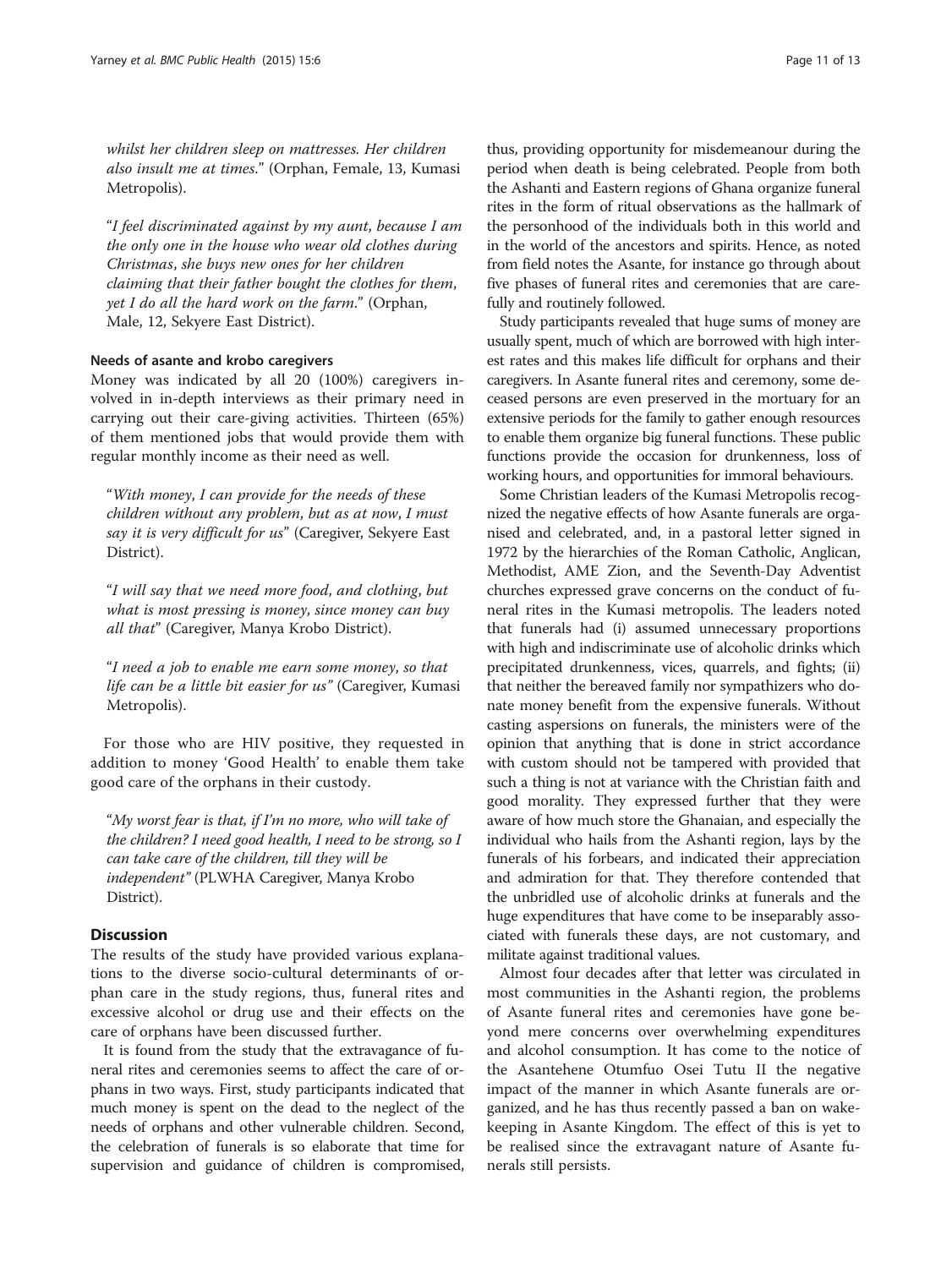The situation is not too different from the Eastern region as indicated by participants. Modern Ghanaian funerals are therefore characterized by expensive preservations of corpses for prolonged periods, hiring of expensive hearses, elaborate customary rites, catered food, purchasing of fanciful funeral clothing, performances by musical groups, expensive custom-made caskets, and other related items and activities. The effect of this can only be detrimental to the future and wellbeing of orphans.

The effects of alcohol abuse were mentioned in all FGDs, and by most informants involved in the study. As indicated by participants of the study, apart from having economic implications on families and households where the head is an alcoholic or drug addict, excessive alcohol use by parents or caregivers also has certain social implications that can affect the future of children. Seven main aspects of family life that can be marred by alcohol misuse are identified as roles, routines, social life, communication, finances, conflicts and rituals [\[16\]](#page-12-0).

It can be inferred from the study that problematic alcohol use by caregivers can affect the quality of their care-giving activities. This is because a caregiver who drinks may be inconsistent, emotionally unavailable, and unpredictable which can lead to passive neglect, and cruel care-giving. Children under such caregivers are not supported, nurtured or supervised [[17\]](#page-12-0). Some children are even deprived of their childhood as they take on responsibilities that are beyond their age in the form of taking care of a sibling or a drunk parent or guardian, thus impairing their education and peer relationships, as they are also unable to flow with their friends as much as they should [[18](#page-12-0)].

As indicated by some FGD participants in the Ashanti region, children under the care of parents or caregivers who have problem with alcohol or substance misuse go through emotional problems and this affects child–parent attachment throughout their life cycle [[19\]](#page-12-0). Evidence also exists that children of problem drinking parents have higher levels of a range of problems than children of non-problem drinkers, and children of parents with other problems. The factors that could increase the likelihood of children being adversely affected include parental disharmony, violence, both parents drinking problematically, and the drinking taking place within the family home [[20\]](#page-12-0).

Some studies have also found links between domestic violence and alcohol consumption which is usually perpetrated by men against women [\[21\]](#page-12-0). A study on social work with families in which parents misuse drugs or alcohol found that alcohol misuse to be strongly associated with violence in the home [\[22](#page-12-0)]. The impact of domestic violence on children is often manifest in damage to family attachment, aggression or withdrawal, sleep problems, fear and a wish for safety [[23](#page-12-0)]. By implication,

a combination of a parent who has a problem with alcohol and who also suffers or perpetrates violence will exacerbate the harm and risk children face. Studies have also shown that some women resort to drinking alcohol to offset the impact of domestic violence on them [\[24](#page-12-0)-[26](#page-12-0)].

Alcohol is noted to play a part in about 25% of known cases of child abuse [\[27\]](#page-12-0). Further, some research suggests that children are more likely to suffer physical abuse if the father is the drinker, and are more likely to suffer neglect if the mother is the drinker [[17\]](#page-12-0). Thus orphans who live with alcoholic caregivers may be at risk from such violent and abusive behaviour, which may impact heavily on the orphans' behaviour as they grow up.

The resultant impact of alcoholic parents or caregivers on children and for that matter orphans has been grouped into three, namely, (i) emotional problems; (ii) the school environment; and (iii) anti-social behaviour [\[16\]](#page-12-0). Emotional problems consist of a wide range of psychosomatic problems from asthma to bedwetting, negative attitudes to their parents and themselves, high levels of self-blame, withdrawal and depression. Problems associated with the school environment include learning difficulties, reading retardation, loss of concentration, generally poor school performance, aggression and truancy, whilst anti-social behaviour is manifested as increased risk of aggressive behaviour towards others, hyperactivity and other forms of conduct disorder. The researcher stated in addition that such children can have poor development of trust as found in this study (resulting from false accusations to abuse), problems with making and sustaining friendships, being a victim or witnessing conflict or violence, and verbal or physical aggression among others which do not auger well for the wellbeing of children and orphans.

#### Limitation of study

The results of this study were specifically on orphans in the study area and may not be generalised to all children orphaned by AIDS. Also, the small numbers of children orphaned by AIDS and caregivers involved in the study place limitation on generalisation of findings to all children orphaned by AIDS in Ghana. Additionally, the plight of general orphans is unknown and this makes comparison of the plight of children orphaned by AIDS with that of general orphans difficult.

#### Conclusion

The cultural practices found in the study to impact on the care of orphans included funerals, marriages, and naming ceremonies; traditional rituals such as puberty rites and festivals; and traditional norms like inheritance, and polygyny. The social factors, practices and activities found to influence the care of orphans were: stigma and discrimination, alcohol, tobacco/drugs, social eating/ drinking, extravagant living, fashion, sports and games,